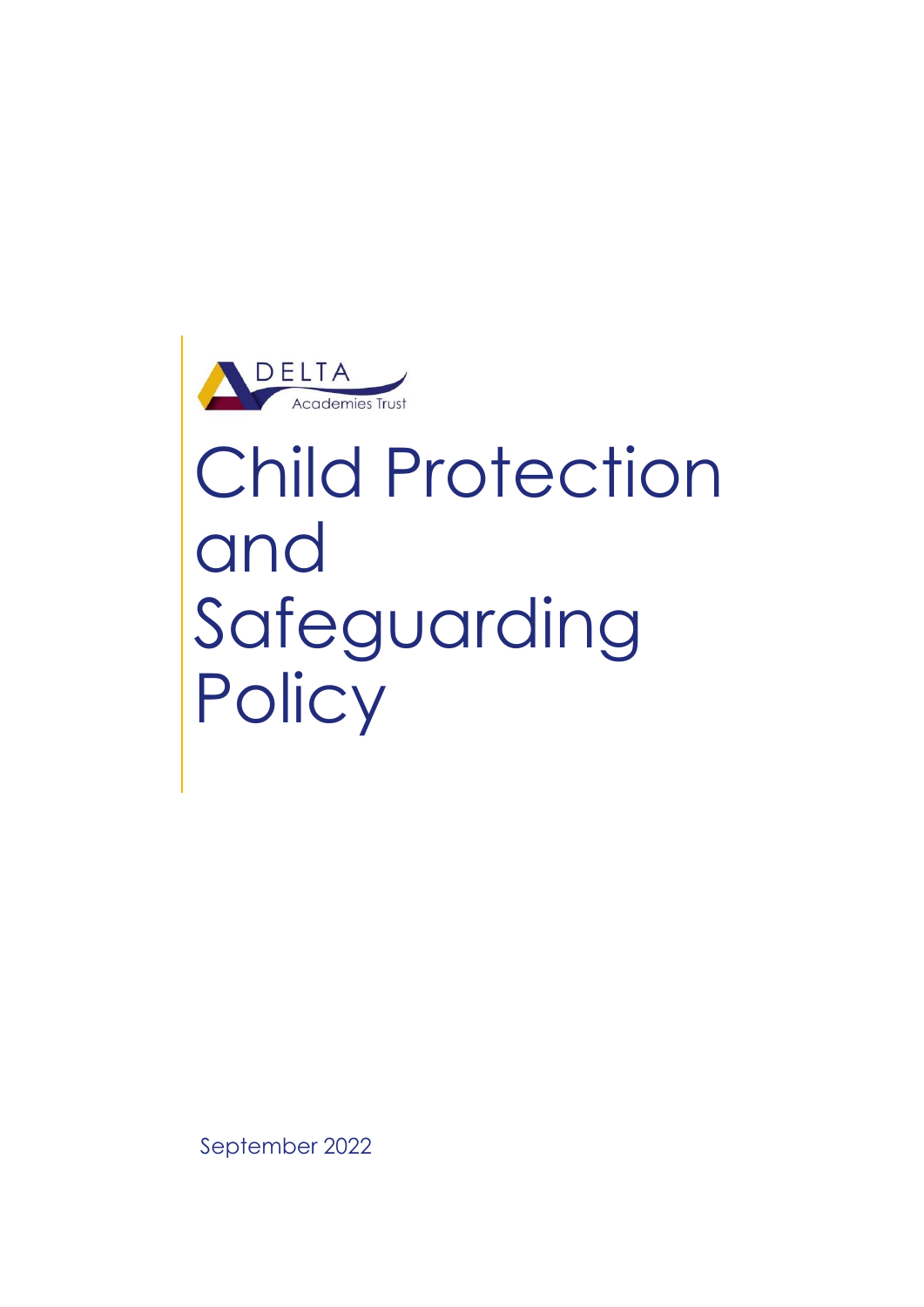# <span id="page-1-0"></span>**CONTENTS**

| $\mathbf{1}$ . |  |  |  |  |
|----------------|--|--|--|--|
| 2.             |  |  |  |  |
| 3.             |  |  |  |  |
| 4.             |  |  |  |  |
| 5.             |  |  |  |  |
| 6.             |  |  |  |  |
| 7.             |  |  |  |  |
| 8.             |  |  |  |  |
| 9.             |  |  |  |  |
|                |  |  |  |  |
|                |  |  |  |  |
|                |  |  |  |  |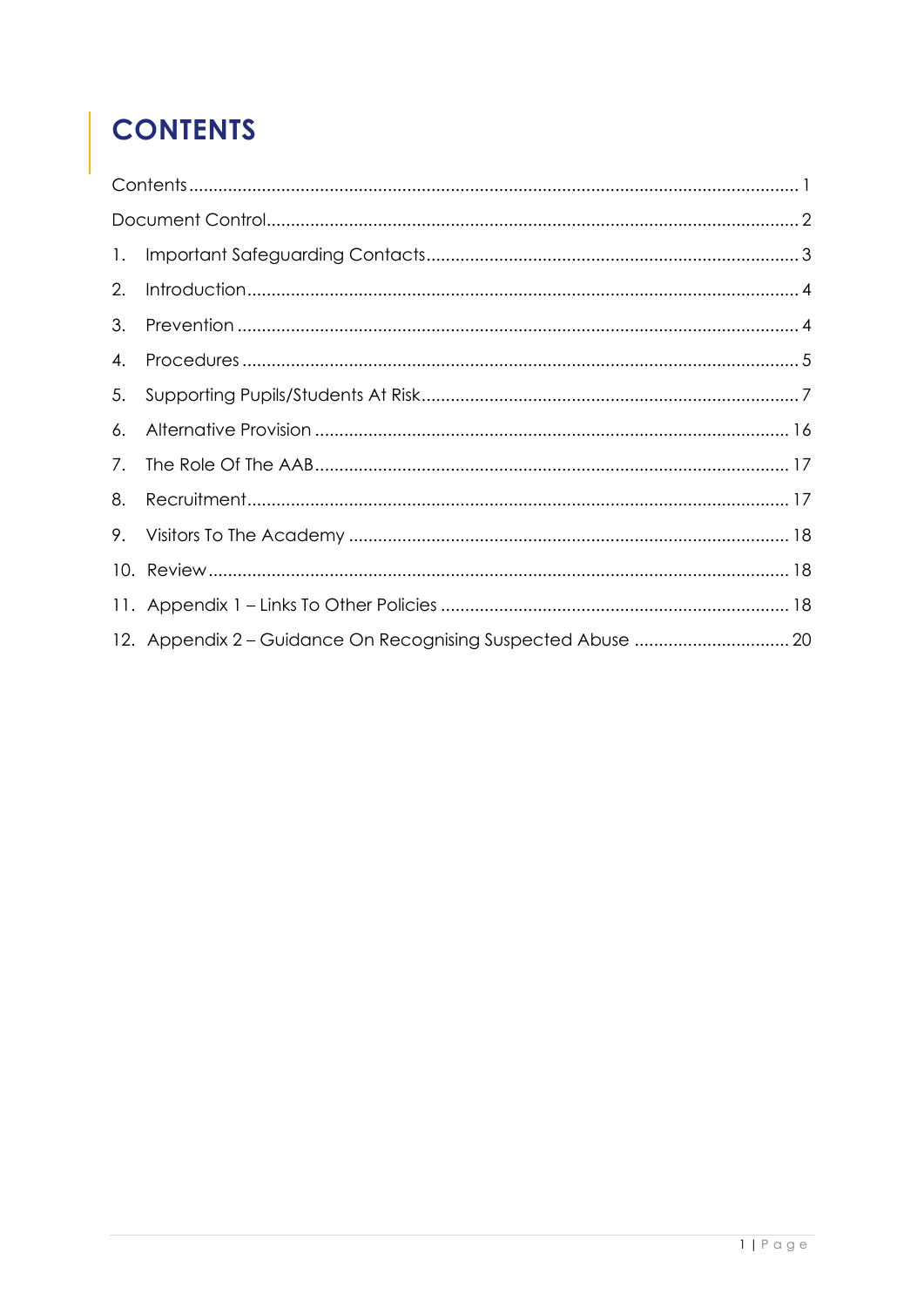# <span id="page-2-0"></span>**DOCUMENT CONTROL**

#### **Who is this policy for?**

This policy is for:

- Delta Academy staff
- Delta Core staff

This policy explains how we protect the children/pupils in our care, our prevention strategies, our procedures, how we support children/pupils/pupils at risk, training of staff, roles and responsibilities and specifics regarding FGM and Prevent.

#### **Protective marking**

Not protectively marked.

#### **Review date**

This policy will next be reviewed before the end of September 2021.

#### **Revision History**

| <b>REVISION   DATE</b> |                   | <b>DESCRIPTION</b>                                             | <b>AUTHOR</b> |
|------------------------|-------------------|----------------------------------------------------------------|---------------|
|                        | Sept 2018         | Policy issued.                                                 | Sarah Gill    |
|                        | Sept 2019         | Revised policy published after changes<br>approved.            | Sarah Gill    |
|                        | Sept 2020         | Revised policy published after changes Sarah Gill<br>approved. |               |
|                        | <b>March 2021</b> |                                                                | Sarah Gill    |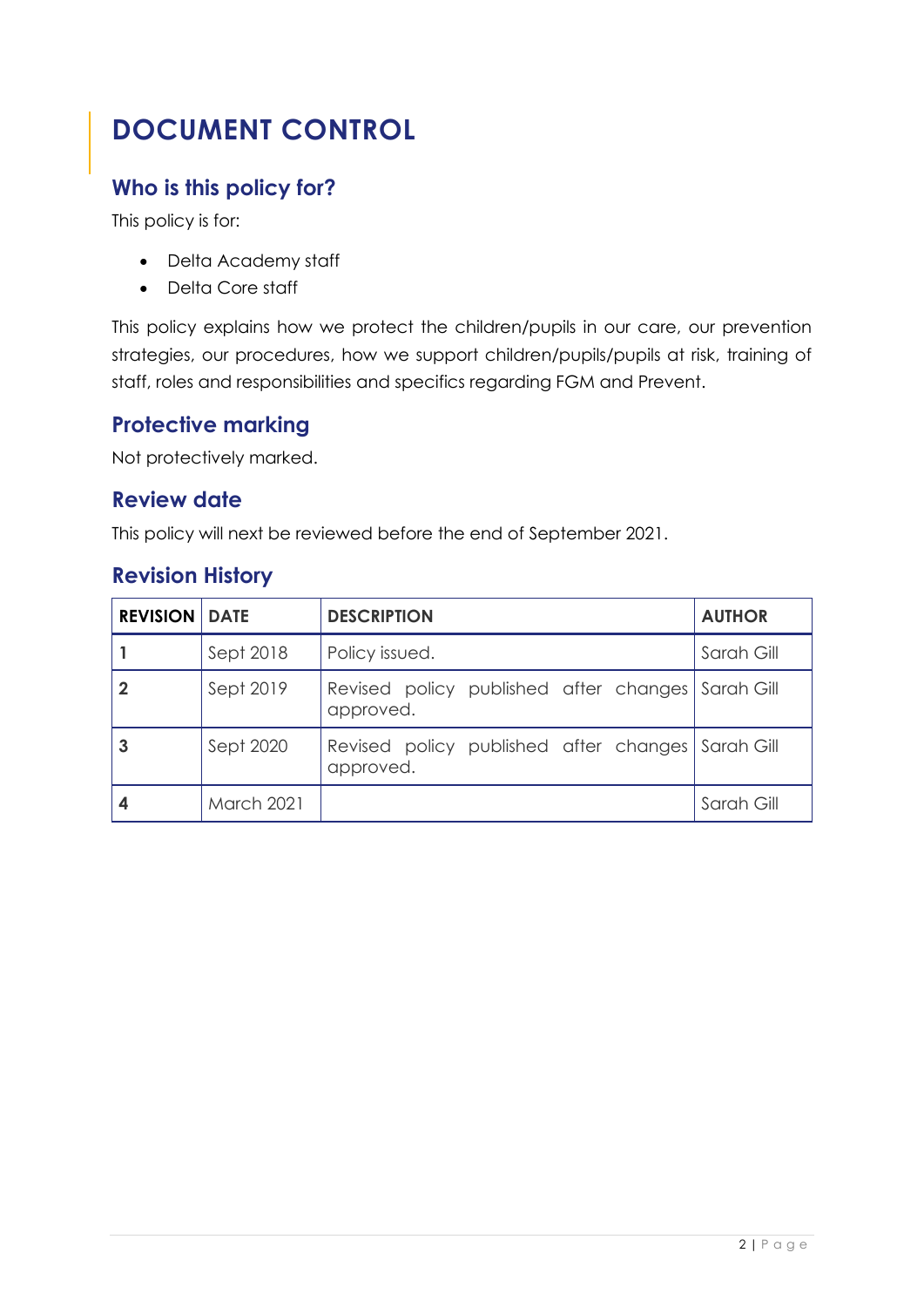# <span id="page-3-0"></span>**1.IMPORTANT SAFEGUARDING CONTACTS**

|                                                                                 | Name, email and telephone<br>number                           |
|---------------------------------------------------------------------------------|---------------------------------------------------------------|
| Designated Safeguarding Lead (DSL)                                              | Riccardo Paffetti                                             |
| Deputy Designated Safeguarding staff                                            | Michelle Wilson                                               |
| Designated AAB Member                                                           | <b>Alaric Hall</b>                                            |
| Local Authority Designated Officer (LADO)                                       | Ted O'Sullivan Tel: Leeds (0113) 247<br>8652                  |
| Assistant Director, Children/pupils Specialist<br>Services                      | Steve Walker Tel: (0113) 3783628                              |
| Safeguarding Advisor (LA)                                                       | Safeguarding Team Tel: Leeds (0113)<br>3951211                |
| Referral and Response / Front Door services/<br>MASH Team (Emergency Duty Team) | Tel: (0113) 3760336                                           |
| Out of hours Emergency Team                                                     | Tel: Leeds (0113) 376 0336                                    |
| <b>CME</b> Team<br>Children missing education                                   | Louise Bullock Team: (0113) 3789686<br>Direct: (0113) 3789652 |
| <b>CSE Team</b><br>Child sexual exploitation                                    | Tel: (0113) 3760336                                           |
| Early Help Team/Hub                                                             | Tel: (0113) 3781840                                           |
| Prevent local contact                                                           | Prevent Coordinator Julia Holden<br>07891 273720              |
| Local Police - PCSO link                                                        | PCSO Robinson & PCSO Nichols Tel:<br>07802 717215             |
| <b>School Nursing service</b>                                                   | Tel: Leeds (0113) 843 5219                                    |
| Sexual Health Team                                                              | Tel: (0113) 3760336                                           |
| Drug and alcohol services                                                       | Tel: (0113) 8559540                                           |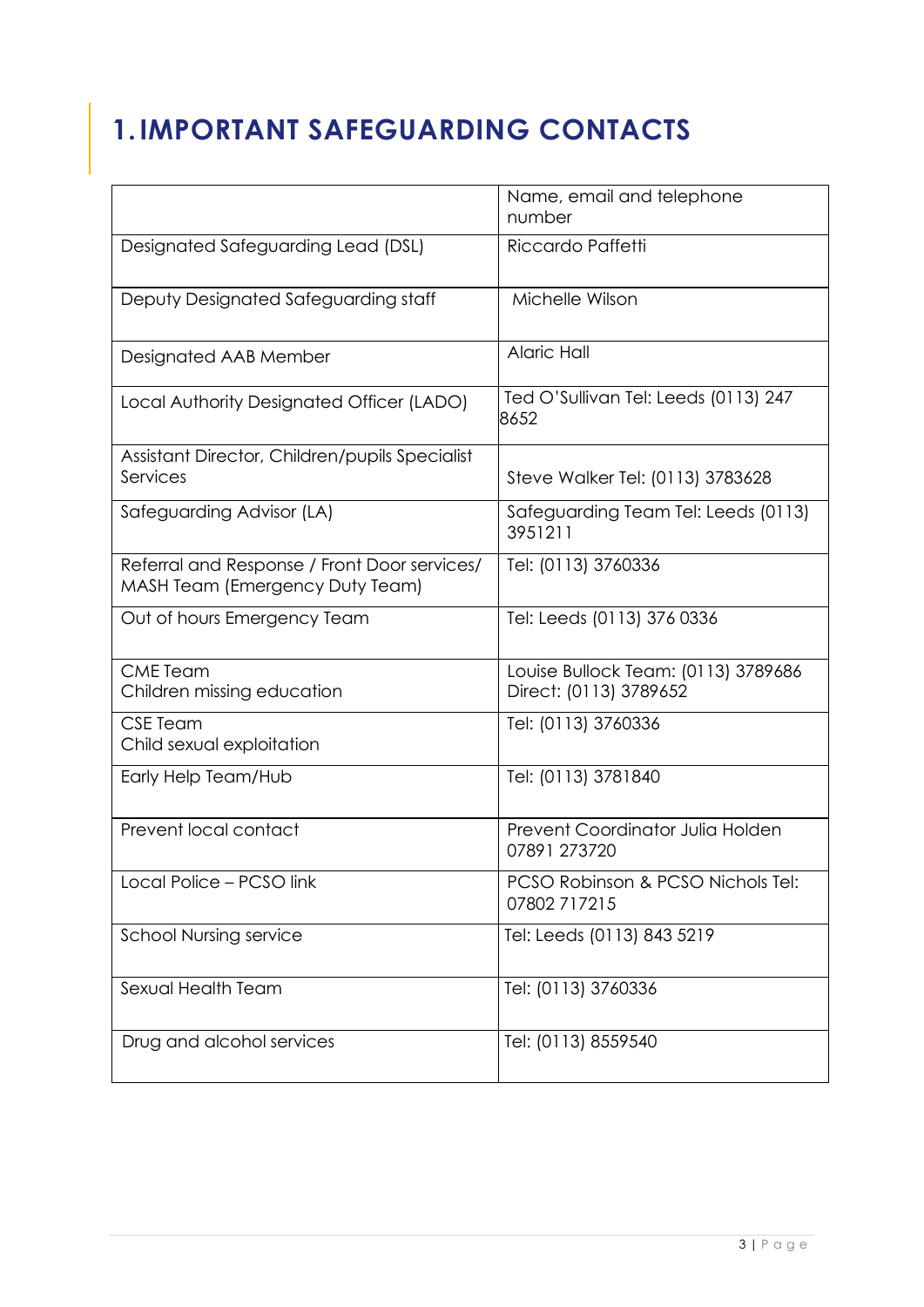# <span id="page-4-0"></span>**2.INTRODUCTION**

**THE DESIGNATED SENIOR MEMBER OF STAFF WITHIN THIS ACADEMY IS:** Riccardo Paffetti. In the event of absence, Michelle Wilson is available, as is Fiona Shepherd.

**2.1** Park View Primary Academy fully recognises the contribution it makes to Child Protection and the safeguarding of all children/pupils. Ensuring risks to children/pupils at our Academy are minimised will enable them to achieve, be happy and safe. Every child deserves the chance to reach their full potential.

**2.2** There are a number of main elements to our policy:

- Prevention through the teaching and pastoral support offered to pupils/students;
- Procedures for identifying and reporting cases, or suspected cases, of abuse. Because of our day-to-day contact with pupils/students, Academy staff are well placed to observe the outward signs of abuse;
- Support for pupils/students who may have been abused;
- Recording incidents, issues and concerns over time.

**2.3** Our policy applies to all staff and volunteers working in the Academy. Notices around the Academy give contact details to enable the Academy community to report issues of concern.

# <span id="page-4-1"></span>**3.PREVENTION**

**3.1** We recognise that high self-esteem, confidence, supportive friends and good lines of communication with trusted adults helps prevention. The Academy will therefore seek to:

- Establish and maintain an ethos where pupils/students feel secure and are encouraged to talk and are listened to;
- Ensure children/pupils know that there are adults in the Academy whom they can approach if they are worried or in difficulty;
- Include in the curriculum, activities and opportunities for PSHE which equip pupils/students with the skills they need to stay safe from abuse and to know who to turn to for help;
- Include in the curriculum material, Relationships Education, which will help pupils/students develop realistic attitudes to the responsibilities of adult life.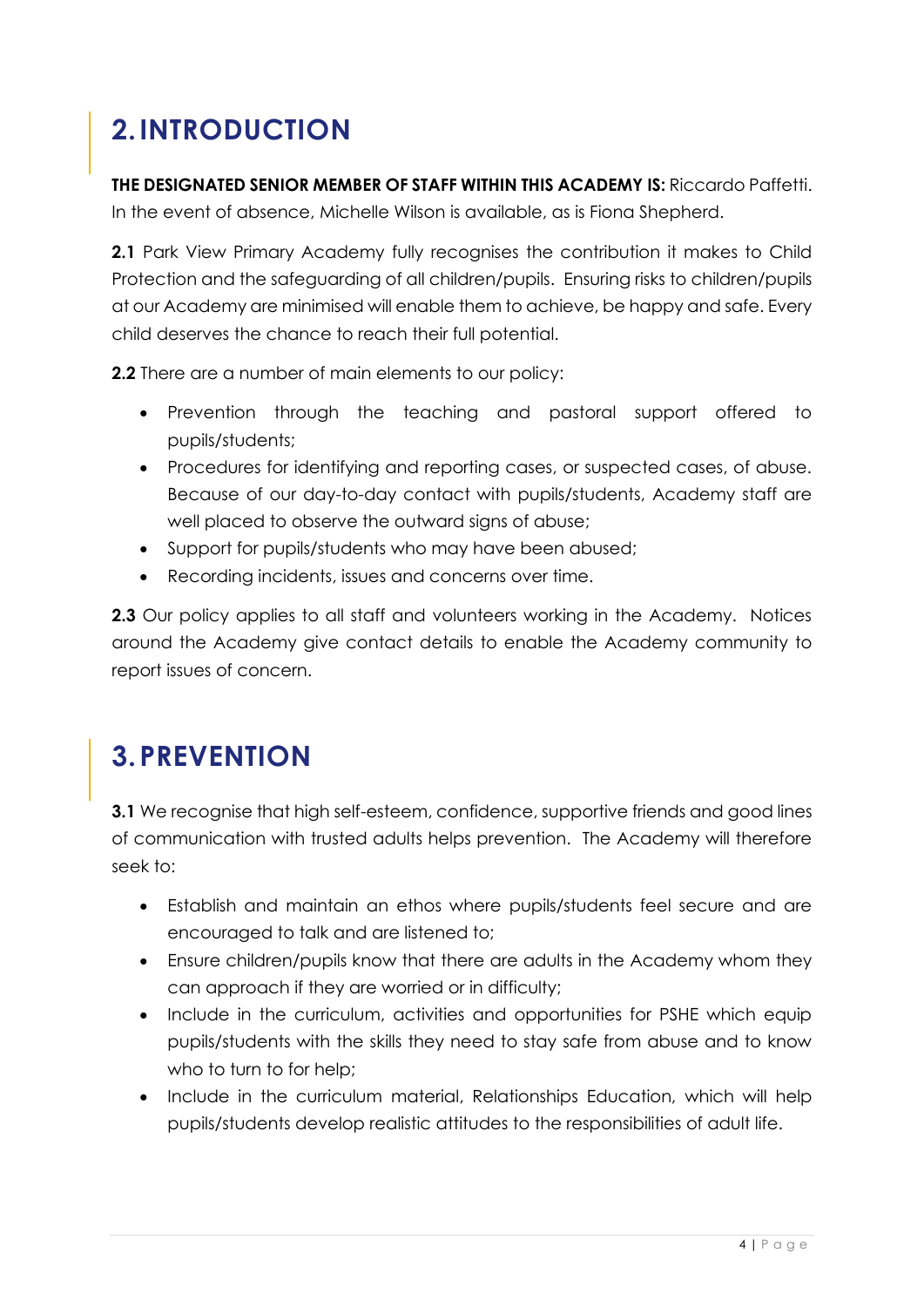## <span id="page-5-0"></span>**4.PROCEDURES**

**4.1** We will follow the procedures set out in Interagency Procedures produced by the Leeds Safeguarding Childrens Partnership (LSCB)

'Working Together to Safeguard Children/pupils July 2018'

Working Together to Safeguard Children-2018.pdf

'Keeping Children Safe in Education September 2020'

Keeping children safe in education.pdf

'What to do if You are Worried a Child is being Abused March 2015'

also available online at

[https://www.gov.uk/government/uploads/system/uploads/attachment\\_data/file/41](https://www.gov.uk/government/uploads/system/uploads/attachment_data/file/419604/What_to_do_if_you_re_worried_a_child_is_being_abused.pdf) [9604/What\\_to\\_do\\_if\\_you\\_re\\_worried\\_a\\_child\\_is\\_being\\_abused.pdf](https://www.gov.uk/government/uploads/system/uploads/attachment_data/file/419604/What_to_do_if_you_re_worried_a_child_is_being_abused.pdf)

**4.2** The Head of Academy/Head of Academy will:

- ensure it has a DSL who has undertaken the appropriate training, has their DSL role in their job description and is given appropriate time to conduct their duties as required;
- recognise the role of the DSL and ensure supervision and ongoing training;
- ensure that the DSL works closely with senior mental health leads;
- ensure every member of staff knows:
	- 1. the name of the designated person and deputies and his/her role;
	- 2. that they have an individual responsibility for referring safeguarding and child protection concerns using the proper channels;
	- 3. they understand the signs and indicators of abuse and understand the role of Early Help in supporting children and families.
- ensure that members of staff are aware of the need to be alert to signs of abuse and know how to respond to a student who may disclose abuse;
- ensure that parents have an understanding of the responsibility placed on the Academy and staff for child protection;
- ensure that pupils/students in the Academy know the name of the designated person and his/ her role;
- provide training for all staff so that they know:
	- 1. their personal responsibility;
	- 2. the relevant parts of the [XXSCP] procedures;
	- 3. the need to be vigilant in identifying cases of abuse;
	- 4. how to support a child who discloses abuse;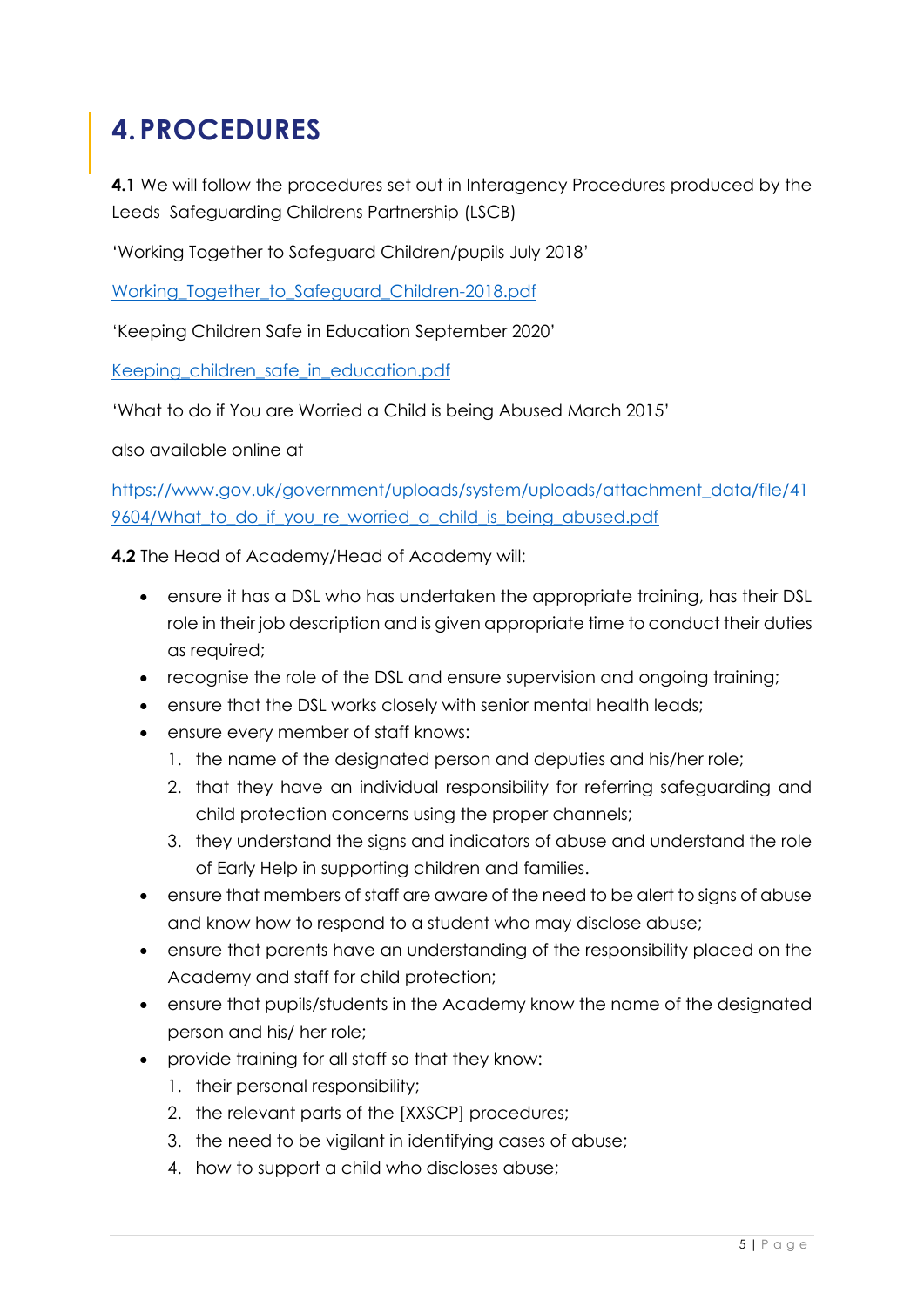- ensure **all** staff are given a copy of Part 1 and those who work with children have read Annexe A of 'Keeping Children Safe in Education' September 2020 and will sign that they have read and understood it. Leaders and those with specific safeguarding roles are required to be familiar with the whole document. All adults must sign to say that they have read and understood the document. A copy is uploaded to the Library in CPOMS, staff will be alerted and will confirm they have read and understood it. A record must be kept in the Academy. It is the role of senior leaders to regularly check that staff have a clear understanding of the document.
- ensure all staff are given a copy of 'What to do if You are Worried a Child is being Abused' March 2015;
- ensue all staff are asked annually to complete the required Edulog training modules which will include Child Protection online Basic Awareness course and Prevent Duty Basic Awareness online course in addition to receiving face to face training in their setting.
- ensure all staff are given the Child Protection and Safeguarding Policy and E-Safety Policy and asked to sign to confirm they have read and understood them.
- Ensure all staff receive safeguarding and child protection updates throughout the year (for example, via e mail, e-bulletins and staff meetings)
- For pupils subject to a Child Protection Plan, in addition to normal procedures, the Academy must notify the named social worker if:
	- 1. it should have to exclude a student either for a fixed term or permanently;
	- 2. there is an unexplained absence (or the Academy are unhappy with the explanation received) of more than two days duration from Academy (or one day following a weekend).
- work to develop effective links with relevant agencies and co-operate as required with their enquiries regarding child protection matters, including attendance at initial case conferences core groups and child protection meetings;
- ensure written reports are provided for ICPCC's and child protection meetings;
- keep written records of any concerns about pupils/students (noting the date, event and action taken) on CPOMS, even where there is no need to refer the matter to Children's Services immediately;
- ensure all records are kept secure and in locked locations and in compliance with the Trust's Data Protection Policy;
- adhere to the procedures set out in the [LSCP] Guidelines and Procedures and the Trust's policy on 'Dealing With Allegations against staff' for when an allegation is made against a member of staff;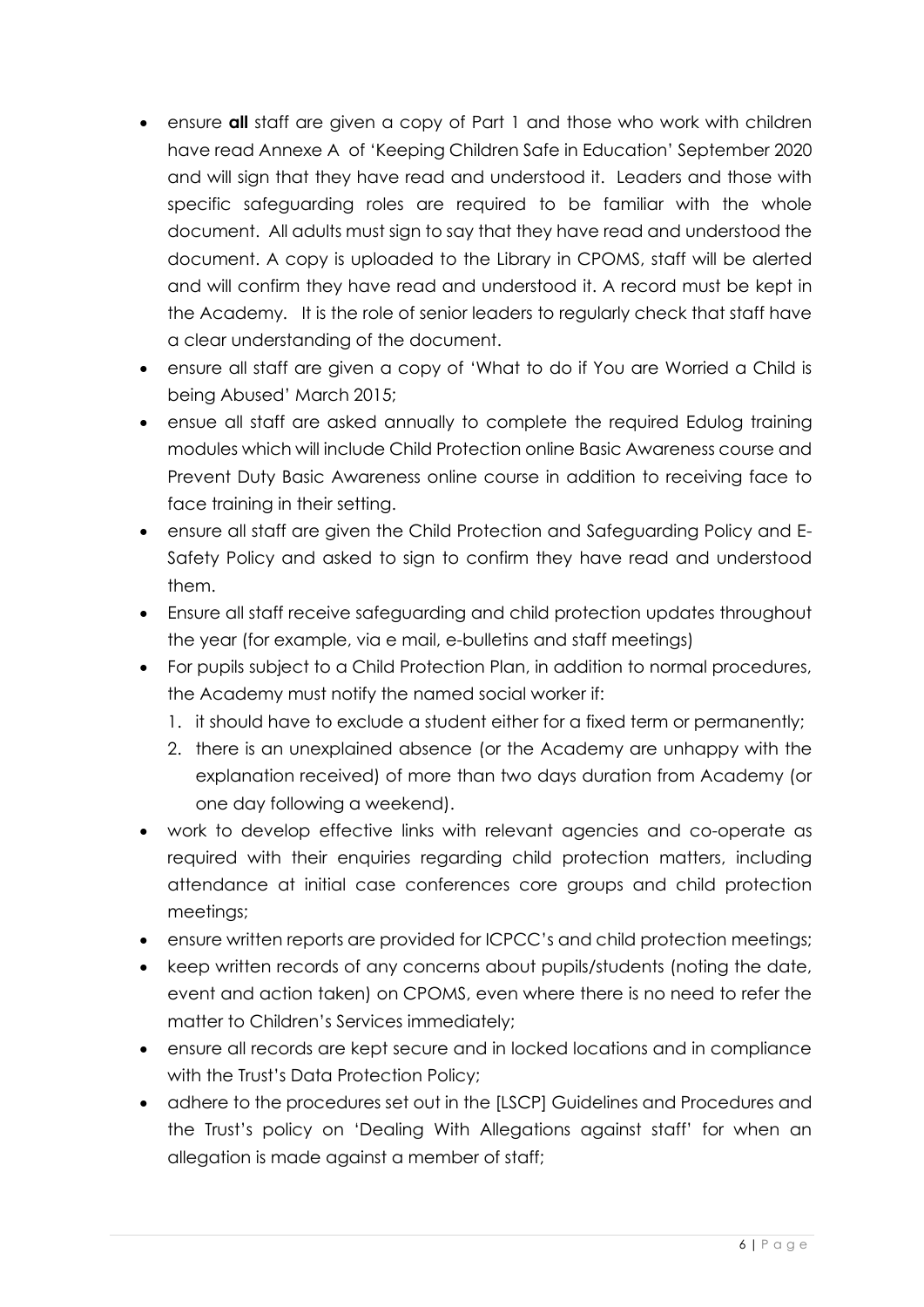- ensure the criminal background of applicants for vacant posts are checked in accordance with DfE guidance in January 2007;
- designate an Academy Advisory Body member for safeguarding who will review the implementation of the Academy's safeguarding policy and procedure.
- ensure all allegations and concerns against staff must be reported to the Local Authority Designated Officer (LADO) within the same working day. The LADO will then decide what action to take. Contact details and referral pathway are detailed on the [LSCP] website and are referred to here for your reference: [https://www.leeds.gov.uk/docs/LADO%20-](https://www.leeds.gov.uk/docs/LADO%20-%20Local%20Authority%20Designated%20Officer.pdf) [%20Local%20Authority%20Designated%20Officer.pdf](https://www.leeds.gov.uk/docs/LADO%20-%20Local%20Authority%20Designated%20Officer.pdf)
- ensure that any concerns regarding supply staff are fully investigated and reported to the agency and the LADO to determine a suitable outcome.

Safeguarding advisor : Ted O'Sullivan Tel, Leeds (0113) 247 8652

Where appropriate, a referral should be sent to the LADO by calling the Call the Duty and Advice team on 0113 378 9687 (Monday to Friday 9am to 5pm, except Wednesdays when we're open from 10am)

### <span id="page-7-0"></span>**5. SUPPORTING PUPILS/STUDENTS AT RISK**

**5.1** We recognise that pupils/students who are abused or witness violence may find it difficult to develop a sense of self-worth and to view the world as benevolent and meaningful.

We recognise that both children's mental and physical health are relevant to safeguarding. Staff should consider when mental health issues might become a safeguarding concern.

**5.2** The Academy will endeavour to support the pupil/student through:

- the content of the curriculum to encourage self-esteem and self-motivation;
- the Academy ethos, which promotes a positive, supportive and secure environment;
- the Behaviour Policy which is aimed at supporting all pupils though high expectations and positive reinforcement;
- liaison with other agencies who support the pupils/students;
- keeping records and notifying Social Care as soon as there is a recurrence of a concern. We recognise that recording and reporting information play a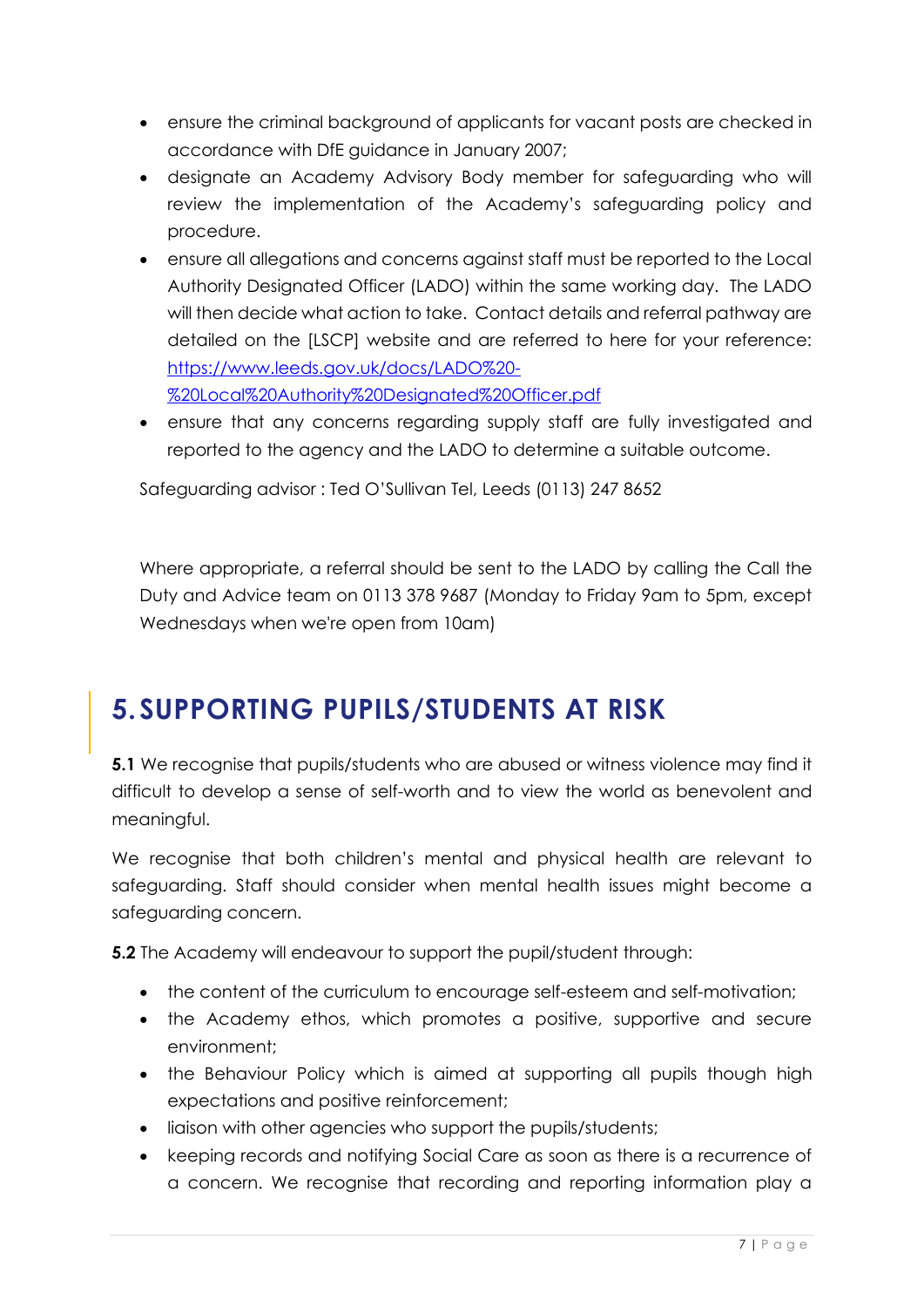central part in safeguarding and protecting the pupils/students and young people in our Academy. We will ensure through induction and staff training that all staff are aware of the need to record and report accurately and those records are up to date and complete. This will support us in recognising the cumulative significance of the information. Records will show that where concerns have been identified, a named individual has taken on responsibility for taking appropriate action.

**5.3** When a new pupil arrives at the Academy, a communication will be sent to their previous school requesting a copy of the child protection file and asking if the pupil is subject to a Child Protection Plan. When a pupil leaves, we will transfer information to the new school immediately and inform the named social worker. The LA has written guidance specifically to cover admissions and departures of all children/pupils, including those who may be on Child Protection Plans.

#### **5.4 BULLYING**

Our policy on bullying is set out in the Anti-Bullying Policy, which is reviewed on a two yearly cycle by the Academy Advisory Body.

#### **5.5 PHYSICAL INTERVENTION**

We recognize that there are circumstances when it is appropriate for staff to use reasonable force to safeguard children and young people. This can range from guiding a child to safety by the arm, to more extreme circumstances such as breaking up a fight or where a young person needs to be restrained to prevent violence or injury. 'Reasonable' in these circumstances means 'using no more force than is needed'. The use of force may involve either passive physical contact, such as standing between pupils or blocking a pupil's path, or active physical contact such as leading a pupil by the arm out of the classroom.

When using reasonable force in response to incidents involving children with SEN or disabilities we recognise the additional vulnerability of these groups. We consider our duties under the Equality Act 201036 in relation to making reasonable adjustments, non-discrimination as part of our Public Sector Equality Duty.

**5.6** Further Guidance on physical intervention forms part of the academy Positive Handling Policy.

#### **5.7 CONFIDENTIALITY**

• We recognise that matters related to safeguarding may be of a confidential nature.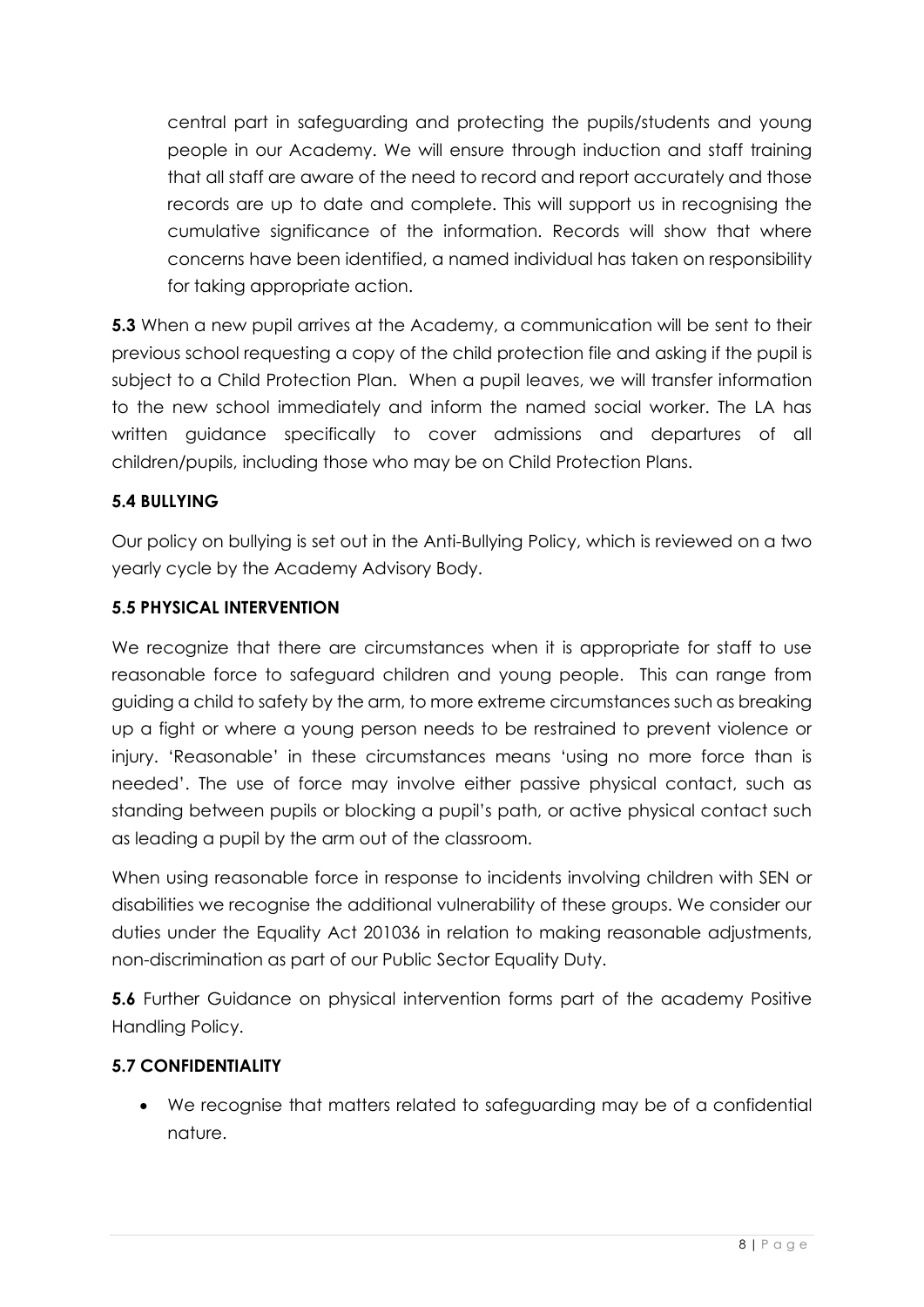- All staff must be aware that they have a professional responsibility to share information with other relevant agencies in order to safeguard children/pupils.
- All staff must be aware that they cannot promise a child to keep secrets which might compromise the child's safety or wellbeing.
- We will always undertake to share our intention to refer a child to Social Care with their parents/carers unless to do so could put the child at greater risk of harm or impede a criminal investigation. If in doubt, we will consult with Leeds Local Education Authority on this point.
- The Head of Academy/Head of Academy or DSLs will disclose any information about a child to other members of staff on a need to know basis only.
- **The Data Protection Act 2018 and GDPR do not prevent the sharing of information for the purposes of keeping children safe. Fears about sharing information must not be allowed to stand in the way of the need to promote the welfare and protect the safety of children.**
- Schools should not under the GDPR, as supplemented by the Data Protection Act 2018, provide pupils' education data where the serious harm test under that legislation is met. Therefore, this could mean that schools can withhold education data under the GDPR; they should do so where the serious harm test is satisfied. **(yellow highlight removed)**

#### **5.8 INDUCTION**

- All newly appointed staff receive induction and training in safeguarding and child protection and are also asked to complete the Trust online training courses, including GDPR and Prevent Duty online awareness course.
- All staff will sign, on induction, a confirmation that they have read and understood their role in respect of safeguarding.
- The programme of induction must include:
	- 1. a full explanation of their role and responsibilities and the standard of conduct and behaviour expected; the Care, Guidance, Support and Behaviour Policy;
	- 2. a full explanation of the Trust's HR procedures relating to disciplinary issues;
	- 3. information about the Trust's complaints, conflict resolution and whistleblowing policies;
	- 4. information about safe practice and the arrangements in place to support staff in their work;
	- 5. an introduction to the Academy's child protection policies and procedures; The Child Protection Policy;
	- 6. an introduction to the role and an understanding of the current priorities for the Local Safeguarding Children's Partnerships (LSCP);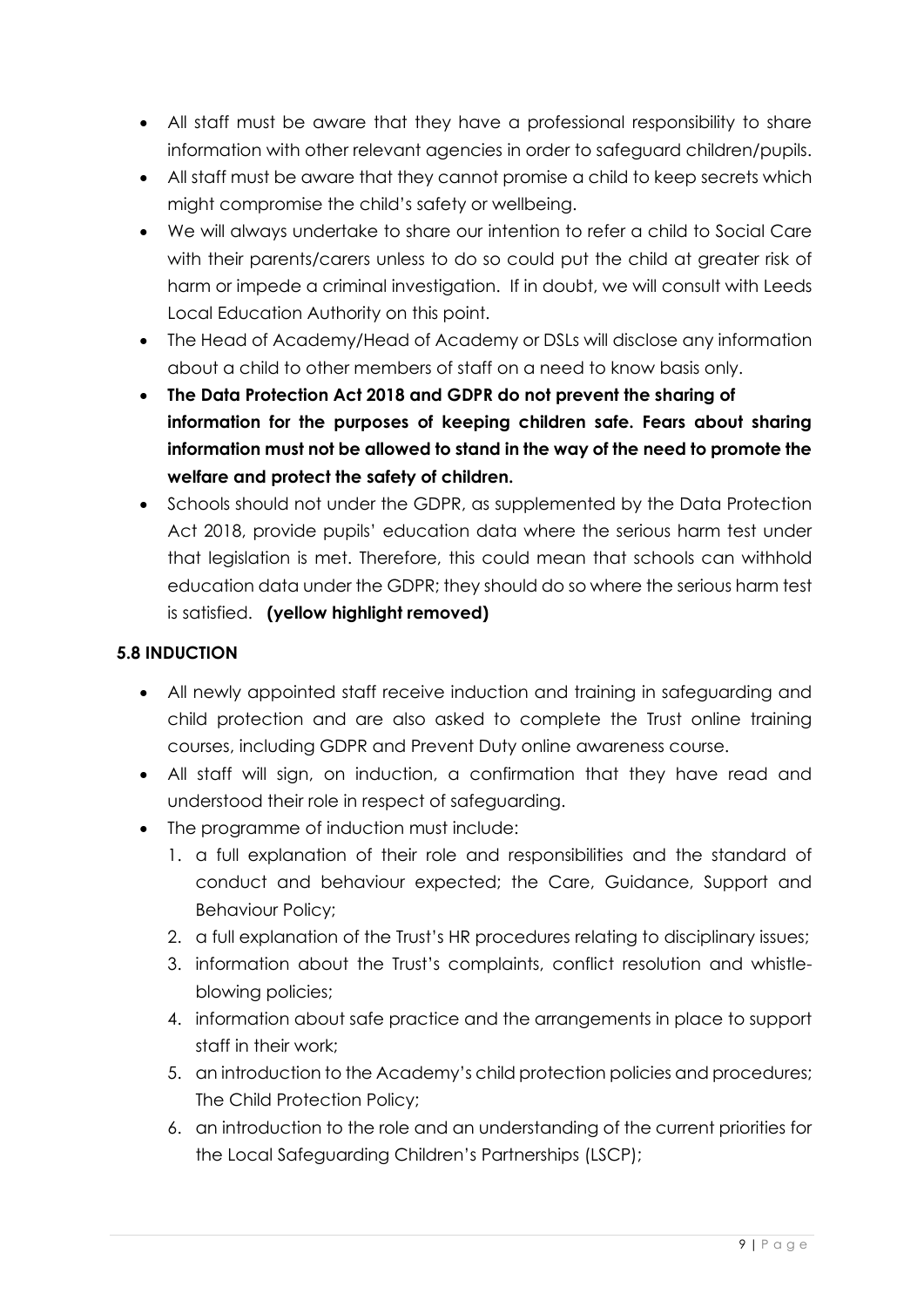- 7. an introduction to the Academy's Designated Safeguarding Lead and Deputy Designated Safeguarding Lead and an explanation of their roles;
- 8. child protection training at a level appropriate to the member of staff's contact with children/pupils (as required by the LSCP);
- 9. a full explanation of who the staff member is accountable to in relation to the safeguarding of children/pupils and young people;
- 10. understanding of the Safeguarding Policy and staff code of conduct;
- 11. the eSafety Policy;
- 12. the safeguarding response to children who go missing from education.
- Please see Trust Induction Policy, eSafety Policy.

#### **5.9 SUPPORTING STAFF**

We recognise that staff working in the Academy who have become involved with a child who has suffered harm, or appears to be likely to suffer harm may find the situation stressful and upsetting.

In accordance with the Trust Supervision policy, we will support such staff by providing an opportunity to talk through their anxieties with the DSLs and to seek further support as appropriate.

#### **5.10 ALLEGATIONS AGAINST STAFF**

- All Academy staff should take care not to place themselves in a vulnerable position with a child. It is always advisable for interviews or work with individual pupils/students or parents to be conducted in view of other adults, where possible.
- Guidance about conduct and safe practice, including safe use of mobile phones by staff and volunteers will be given at induction.
- We understand that a pupil/student may make an allegation against a member of staff. If such an allegation is made, or information is received which suggests that a person may be unsuitable to work with pupils/students, the member of staff receiving the allegation or aware of the information, will immediately inform the Head of Academy.
- The Head of Academy on all such occasions must discuss the content of the allegation with the LADO at the earliest opportunity.
- The Head of Academy will work with other agencies to investigate if they become aware that someone who works /has worked in the school has behaved or may behave in a way that indicates that they may not be suitable to work with children. This includes agency staff and volunteers.
- If the allegation made to a member of staff concerns the Head of Academy/Head of Academy, the person receiving the allegation will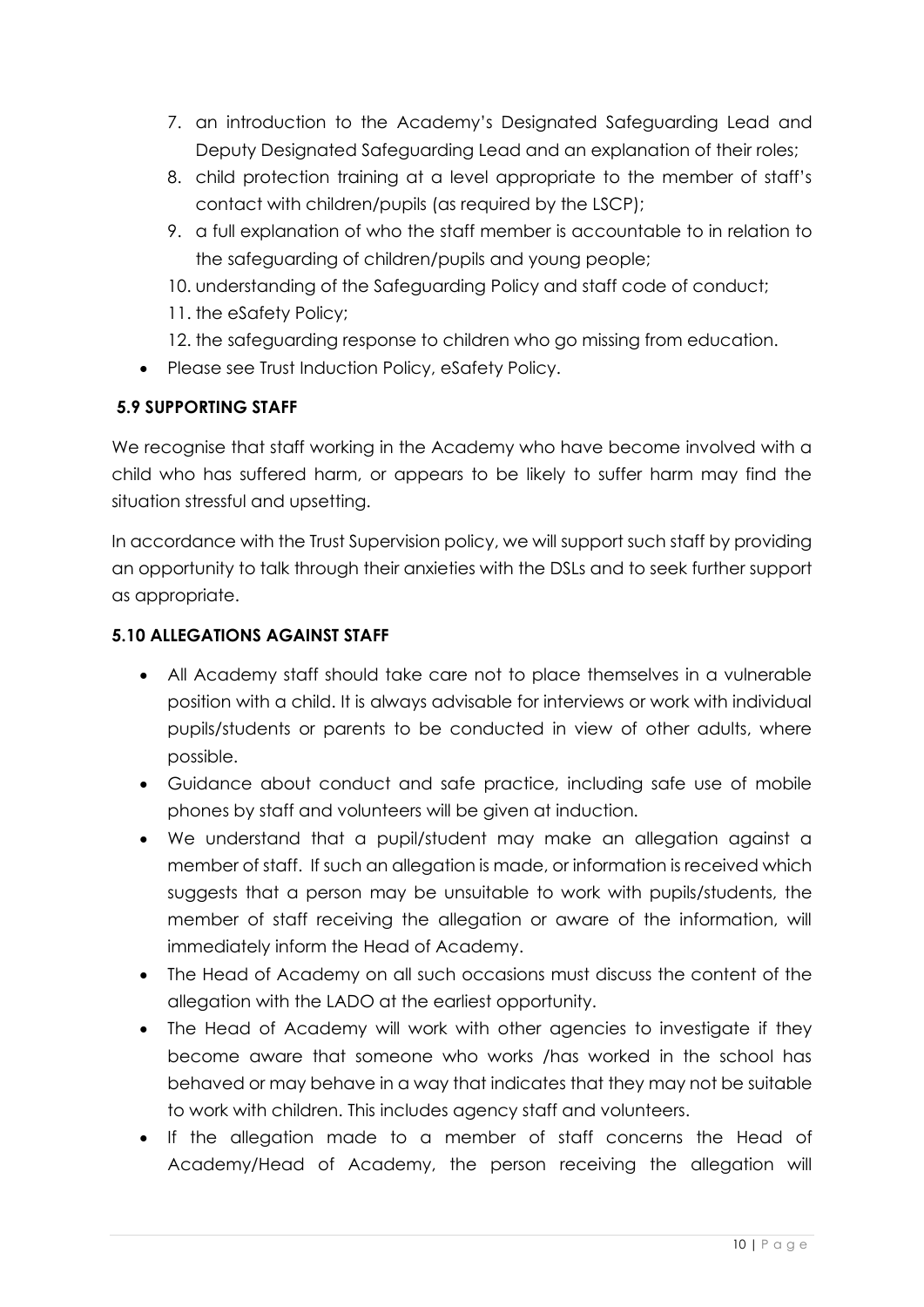immediately inform the Trust who will consult as above, without notifying the Head of Academy/Head of Academy.

The Academy will follow the Trust procedures for dealing with allegations against staff.

#### **5.11 WHISTLE-BLOWING**

All staff should be aware of their duty to raise concerns, where they exist, about safeguarding, which may include the attitude or actions of colleagues.

Whistleblowing regarding the Head of Academy should be made to the Trust. Contact details can be found on all staff and visitor ID badges.

If the individual still has concerns about the safety or welfare of the child, they should follow the process described in the Safeguarding Policy and follow the Four R's process, details of which can be found on the back of all staff identity badges, and are included below.

For the avoidance of doubt the Four R process requires the following:

- **R –** refer to Designated Safeguarding Lead
- **R –** request an update of action from Designated Safeguarding Lead
- **R –** if concerns remain report concerns to the following: email safeguarding@deltatrust.org.uk or telephone a member of the Trust Executive Leadership Team
- **R –** ring social care (contact details can be found in the Safeguarding Policy or on the Local Authority website.

Please see the Trust whistleblowing policy.

#### **5.12 RACIST INCIDENTS**

Our policy on racist incidents is in line with the Local Children's Safeguarding Board. We record all racist incidents on CPOMS.

#### **5.13 RADICALISATION AND EXTREMISM**

The Academy works within the guidelines outlined in the Prevent Strategy and Keeping Children Safe in Education. Through the use of CPOMS, data analysis allows us to track the impact of the PREVENT strategy.

#### **5.14 RESPONSE**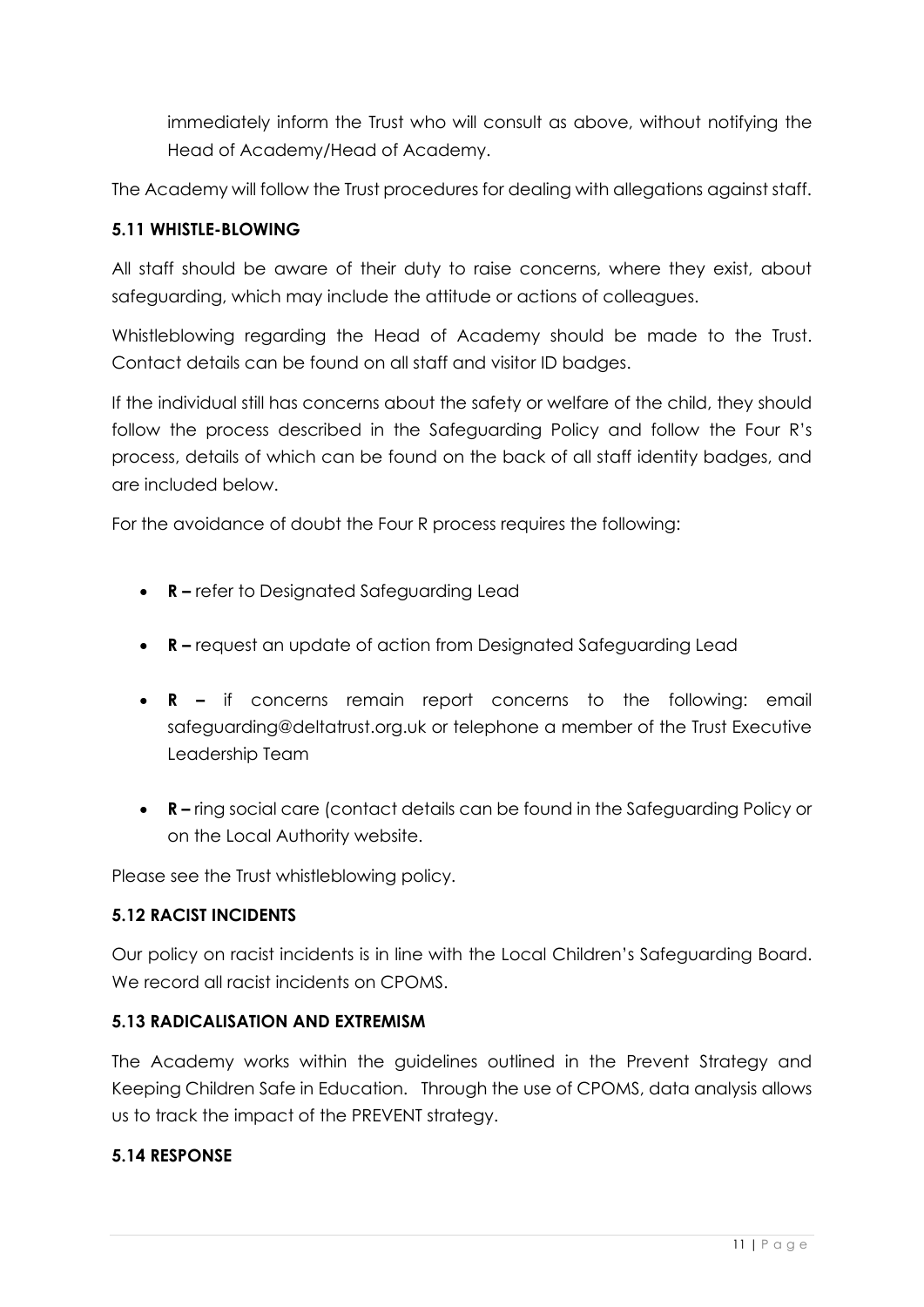When any member of staff has concerns that a pupil may be at risk of radicalisation or involvement in terrorism, they should speak to the Head of Academy/ Head of Academy and the DSL. They should then follow normal safeguarding procedures. If the matter is urgent, then Police must be contacted by dialing 999. In non-urgent cases where police advice is sought then dial 101. The DfE has also set up a dedicated telephone helpline for staff to raise concerns around Prevent (020 7340 7264). A dedicated email address has also been set up for staff to raise concerns counter.extremism@education.gov.uk.

#### **5.15 FEMALE GENITAL MUTILATION (FGM)**

- Female Genital Mutilation (FGM) is illegal in England and Wales under the FGM Act (2003). From 31 October 2015 a mandatory reporting duty requires teachers to report 'known' cases of FGM in under 18s, which are identified in the course of their professional work, to the police.
- The duty applies to all persons in the Academy who are employed or engaged to carry out 'teaching work' in the Academy, whether or not they have Qualified Teacher Status. Please refer to the Home Office and DfE procedural information, for full details

https://www.gov.uk/government/publications/mandatory-reporting-offemale-genital-mutilation-procedural-information.

- If a teacher is informed by a girl under 18 that an act of FGM has been carried out on her or a teacher observes physical signs which appear to show that an act of FGM has been carried out on a girl under 18 and they have no reason to believe the act was necessary for the girl's physical or mental health or for purposes connected with labour or birth, the teacher should call 101 and make a report to the police force in which the girl resides.
- The duty applies to the individual who becomes aware of the case to make a report. It should not be transferred to the Designated Safeguarding Lead, however the DSL should be informed and a report to the police should be made immediately.
- Where there is a risk to life or likelihood of serious immediate harm the teacher should report the case immediately to the police, including dialing 999 if appropriate.
- There are no circumstances in which a teacher or other member of staff should examine a girl.

#### **5.16 CHILD SEXUAL EXPLOITATION (CSE)**

• CSE is a form of sexual abuse where children are sexually exploited for money, power or status. It can involve violent, humiliating and degrading sexual assaults. In some cases, young people are persuaded or forced into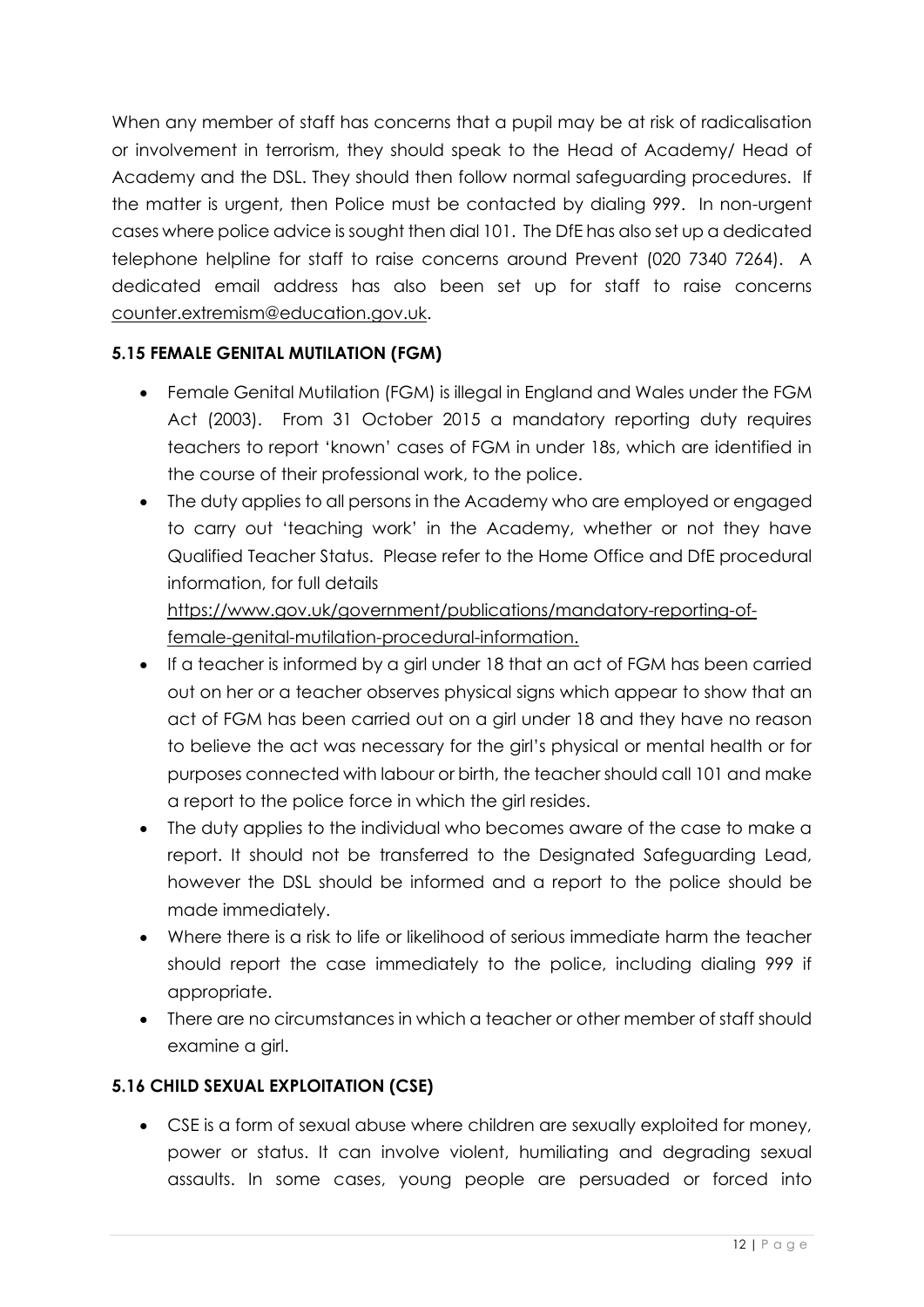exchanging sexual activity for money, drugs, gifts, affection or status. Consent cannot be given, even where a child may believe they are voluntarily engaging in sexual activity with the person who is exploiting them. Child sexual exploitation does not always involve physical contact and can happen online. A significant number of children who are victims of sexual exploitation go missing from home, care and education at some point.

- Some of the following signs may be indicators of sexual exploitation:
	- 1. Children who appear with unexplained gifts or new possessions;
	- 2. Children who associate with other young people involved in exploitation;
	- 3. Children who have older boyfriends or girlfriends;
	- 4. Children who suffer from sexually transmitted infections or become pregnant;
	- 5. Children who suffer from changes in emotional well-being;
	- 6. Children who misuse drugs and alcohol;
	- 7. Children who go missing for periods of time or regularly come home late; and
	- 8. Children who regularly miss school or education or do not take part in education.
- Like all forms of child sex abuse, child sexual exploitation:
	- 1. can affect any child or young person (male or female) under the age of 18 years, including 16 and 17 year olds who can legally consent to have sex;
	- 2. can still be abuse even if the sexual activity appears consensual;
	- 3. can include both contact (penetrative and non-penetrative acts) and noncontact sexual activity;
	- 4. can take place in person or via technology, or a combination of both;
	- 5. can involve force and/or enticement-based methods of compliance and may, or may not, be accompanied by violence or threats of violence;
	- 6. may occur without the child or young person's immediate knowledge (e.g. through others copying videos or images they have created and posted on social media);
	- 7. can be perpetrated by individuals or groups, males or females, and children or adults. The abuse can be a one-off occurrence or a series of incidents over time, and range from opportunistic to complex organised abuse; and
	- 8. is typified by some form of power imbalance in favour of those perpetrating the abuse. Whilst age may be the most obvious, this power imbalance can also be due to a range of other factors including gender, sexual identity, cognitive ability, physical strength, status, and access to economic or other resources.
- The Academy will endeavour to support the pupil/student through: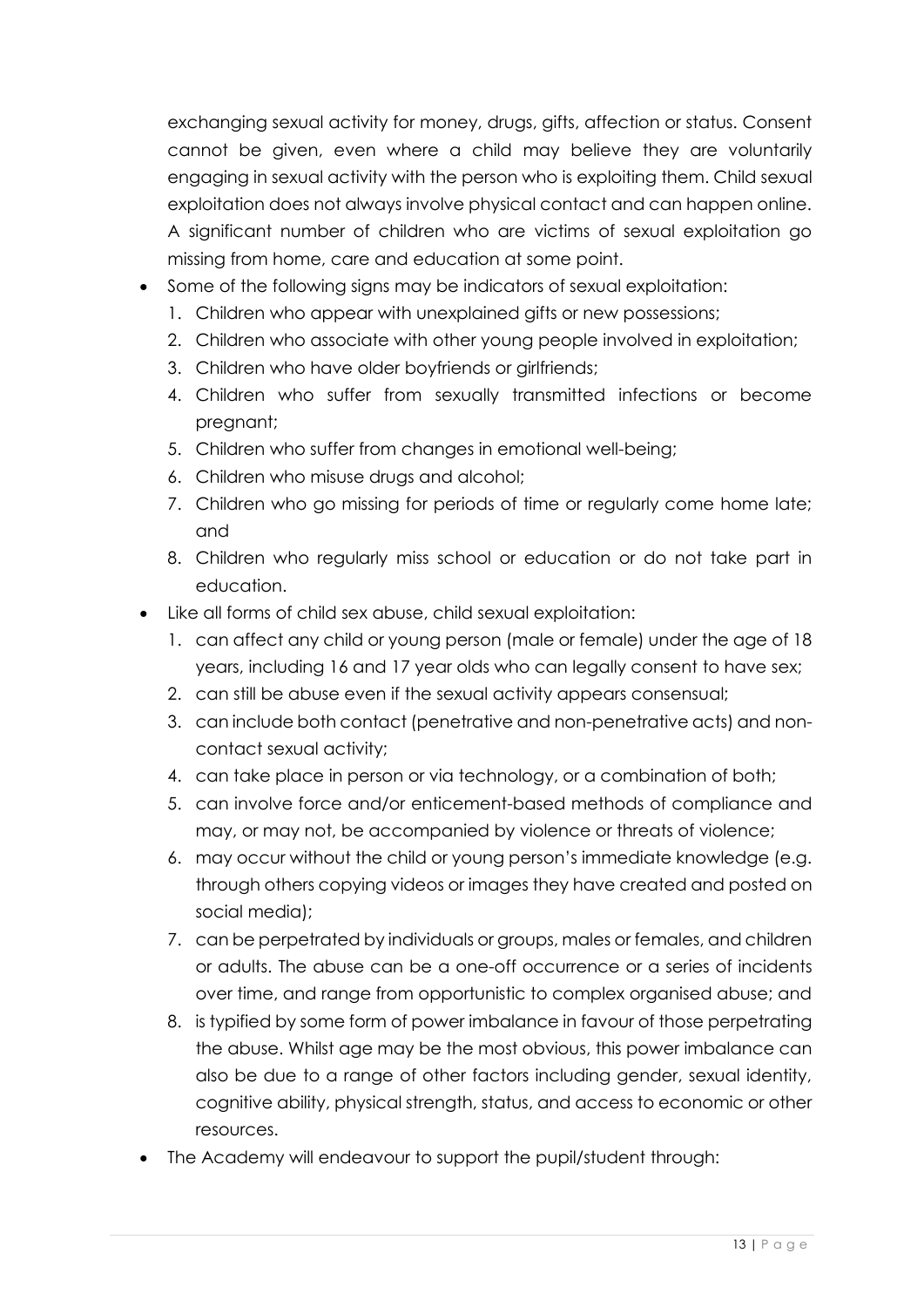- 1. The content of the curriculum which promotes respect for others and the values and principles of the school;
- 2. Targeted assemblies and PSHE and RSE work to year groups and forms to respond to identified needs within the Academy;
- 3. The pastoral team will support individual students, listen to their concerns and refer concerns to the designated safeguarding lead;
- 4. Referrals to external agencies may be made for the victims and perpetrators as required to access additional support.

#### **5.17 PEER ON PEER/ CHILD ON CHILD BULLYING AND ABUSE**

All staff should be aware that safeguarding issues can manifest themselves via peer on peer abuse and that all children are capable of abusing their peers or other children. This is most likely to include, but may not be limited to:

- bullying (including cyber bullying);
- Physical abuse such as hitting ,kicking, shaking, biting, hair pulling or otherwise causing physical harm;
- sexual violence and sexual harassment;
- sexting (also known as youth produced sexual imagery);
- initiation/hazing type violence and rituals; and
- gender based violence/sexual assaults and sexting.

The academy recognizes the gendered nature of peer on peer abuse (i.e. that it is more likely that girls will be victims and boys perpetrators), but that all peer on peer abuse is unacceptable and will be taken seriously. Upskirting, which typically involves taking a picture under a person's clothing without them knowing, with the intention of viewing their genitals or buttocks to obtain sexual gratification, or cause the victim humiliation, distress or alarm. This behaviour will not be tolerated or passed off as 'banter', 'just having a laugh' or 'part of growing up'.

The Academy will endeavour to support the pupil/student through:

- the content of the curriculum which promotes cohesion, respect for others and the values and principles of the school;
- the Behaviour Policy which is aimed at supporting all pupils though high expectations and positive reinforcement;
- The pastoral team will support individual students, listen to and investigate their concerns and refer concerns to the designated safeguarding lead;
- Perpetrators, victims and children affected by this abuse will be identified promptly, incidents recorded on CPOMS and will receive appropriate support from experienced staff;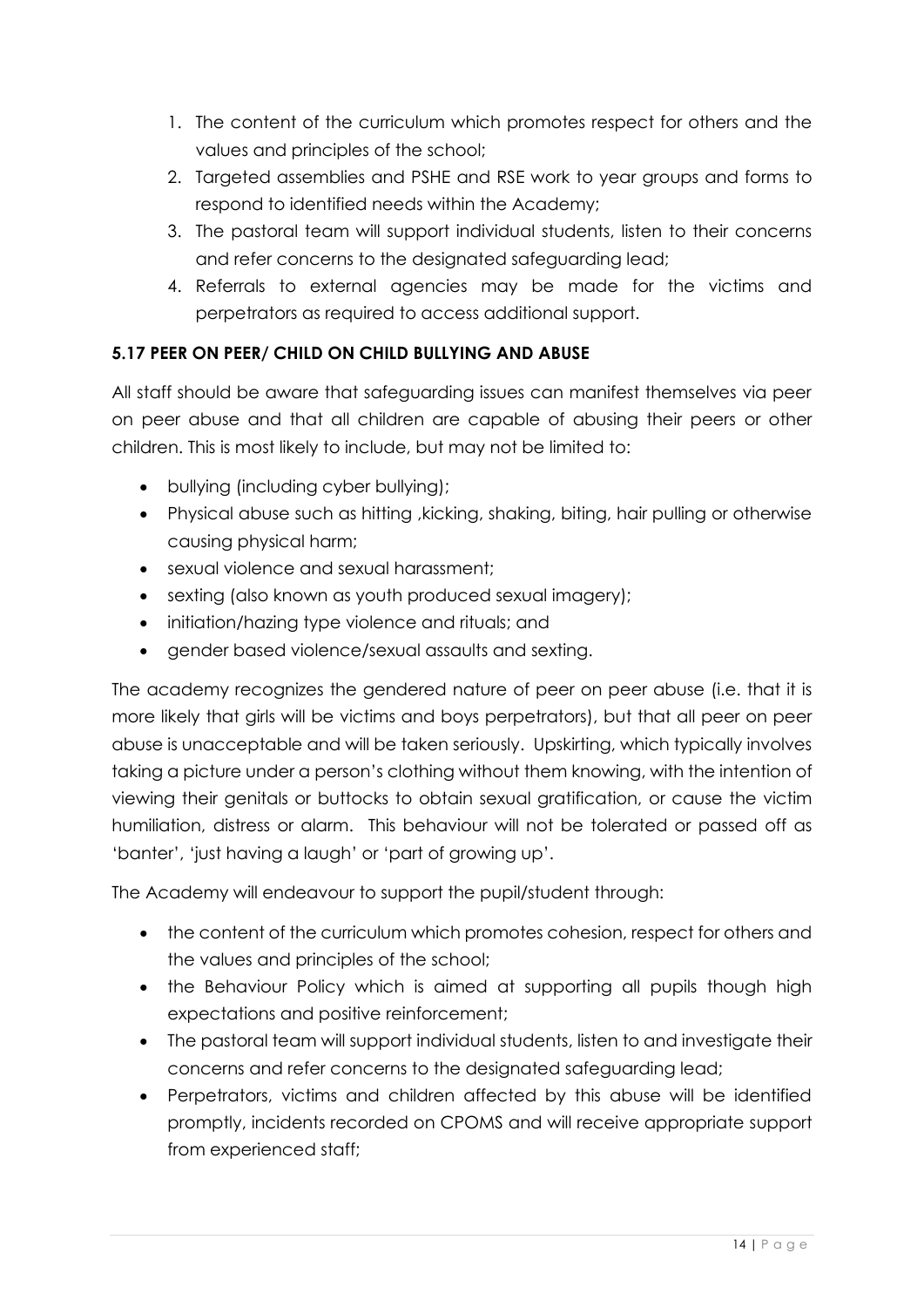- Referrals to external agencies may be made for the victims and perpetrators as required to access additional support.
- Park View Primary Academy will follow statutory guidance as per Keeping children safe in education.pdf Replace with new guidance Sept 2020

#### **5.18 SERIOUS VIOLENCE**

All staff should be aware of indicators, which may signal that children are at risk from, or are involved with serious violent crime. These may include:

- increased absence from school,
- a change in friendships or relationships with older individuals or groups,
- a significant decline in performance,
- signs of self-harm
- a significant change in wellbeing ,
- or signs of assault or unexplained injuries.

Unexplained gifts or new possessions could also indicate that children have been approached by, or are involved with, individuals associated with criminal networks or gangs.

All staff should be aware of the associated risks and understand the measures in place to manage these. Further advice for schools and colleges is provided in the Home Office's Preventing youth violence and gang involvement and its Criminal exploitation of children and vulnerable adults: county lines guidance.

#### **5.19 PREVENTION**

We recognise that the Academy plays a significant part in the prevention of harm to our children/pupils by providing children/pupils with good lines of communication with trusted adults and appropriate education.

We recognise that both children's mental as well as physical health are relevant to safeguarding. Staff will consider when a mental health issue may become a safeguarding concern. (new)

The Academy will therefore:

- work to establish and maintain an ethos where children/pupils feel secure and are encouraged to talk and are listened to;
- include regular consultation with children/pupils e.g. regular activities that reflect pupil voice;
- ensure that all children/pupils know who the designated safeguarding officer is;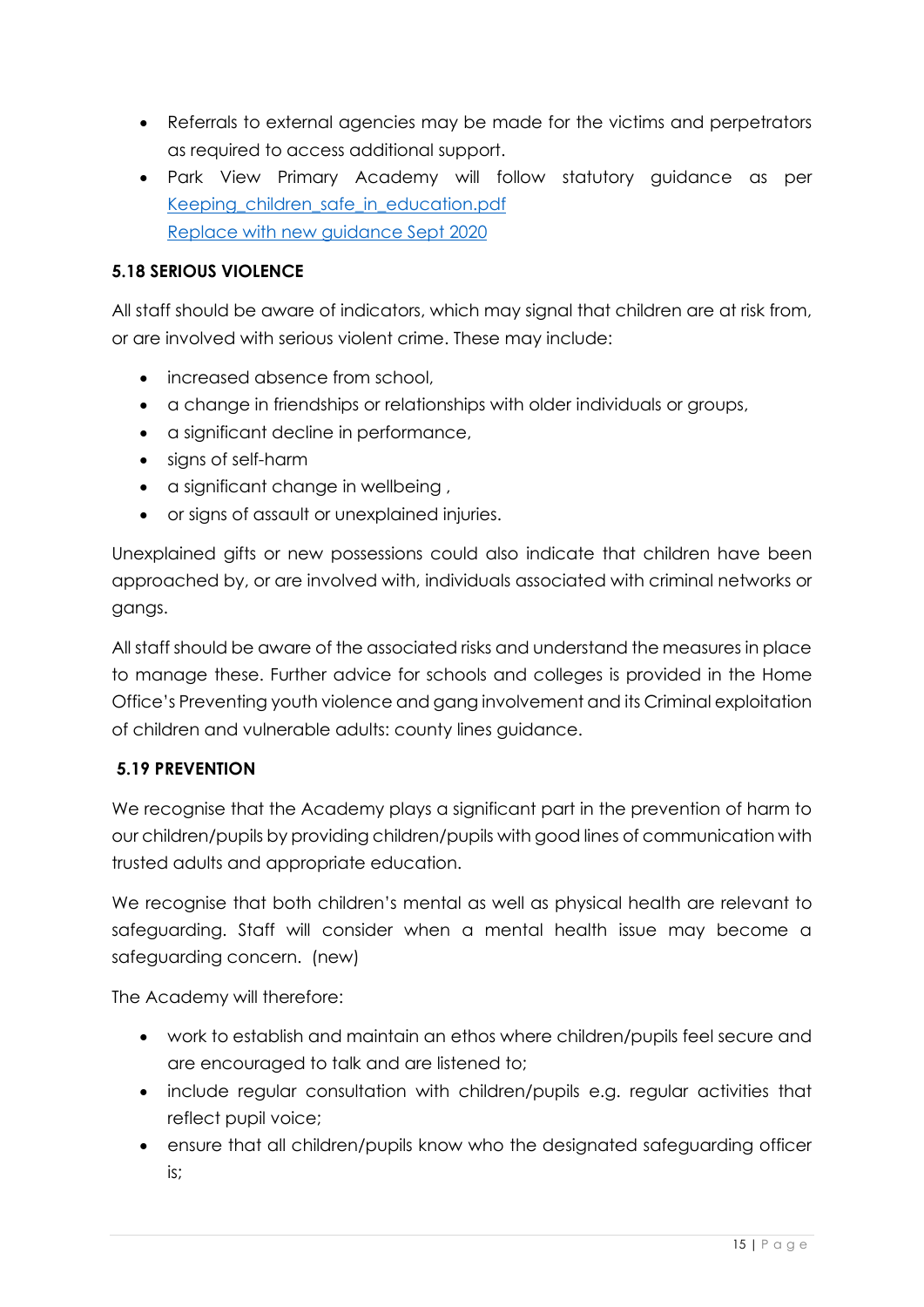- include safeguarding across the curriculum, including PSHE, RSE, opportunities which equip children/pupils with the skills they need to stay safe from harm;
- ensure all staff are aware of Academy guidance for their use of mobile technology and have discussed safeguarding issues around the use of mobile technologies and their associated risks;
- provide on- going training to staff to ensure they have the skills to recognize and support children. (Keeping Children Safe in Education Part 1 contains further information about specific forms of abuse and safeguarding issues) Keeping children safe in education.pdf

#### **5.19 CHILDREN MISSING FROM EDUCATION (CME)**

We recognise the potential for children to be exploited when they are missing from education. The Academy will therefore;

- Park View Primary Academy monitor the attendance of children through their registers.
- When a child is absent from school the academy will make contact with the parent, relatives and neighbours using known contact details.
- We will hold where possible, more than one emergency contact number for pupils.
- Early intervention may be required to identify reasons for absence and to identify any safeguarding risks.
- When the whereabouts of a child is unknown, we will make all reasonable enquiries to establish the whereabouts of the child.

Referrals to external agencies may be made as required to access additional support [Children\\_Missing\\_Education\\_-\\_statutory\\_guidance.pdf](file:///C:/Users/dmcguire/AppData/Local/Microsoft/Windows/INetCache/Content.Outlook/UDQG9YM0/Children_Missing_Education_-_statutory_guidance.pdf)

### <span id="page-16-0"></span>**6.ALTERNATIVE PROVISION**

**6.1** Where a pupil is placed with an alternative provision provider, the school continues to be responsible for the safeguarding of that pupil, and should be satisfied that the provider meets the needs of the pupil. Park View Primary Academy will obtain written confirmation from the alternative provider that appropriate safeguarding checks have been carried out on individuals working at the establishment, i.e. those checks that the school would otherwise perform in respect of its own staff.

#### **6.2 MONITORING AND EVALUATION**

Our Safeguarding policies and procedures will be scrutinised for impact by: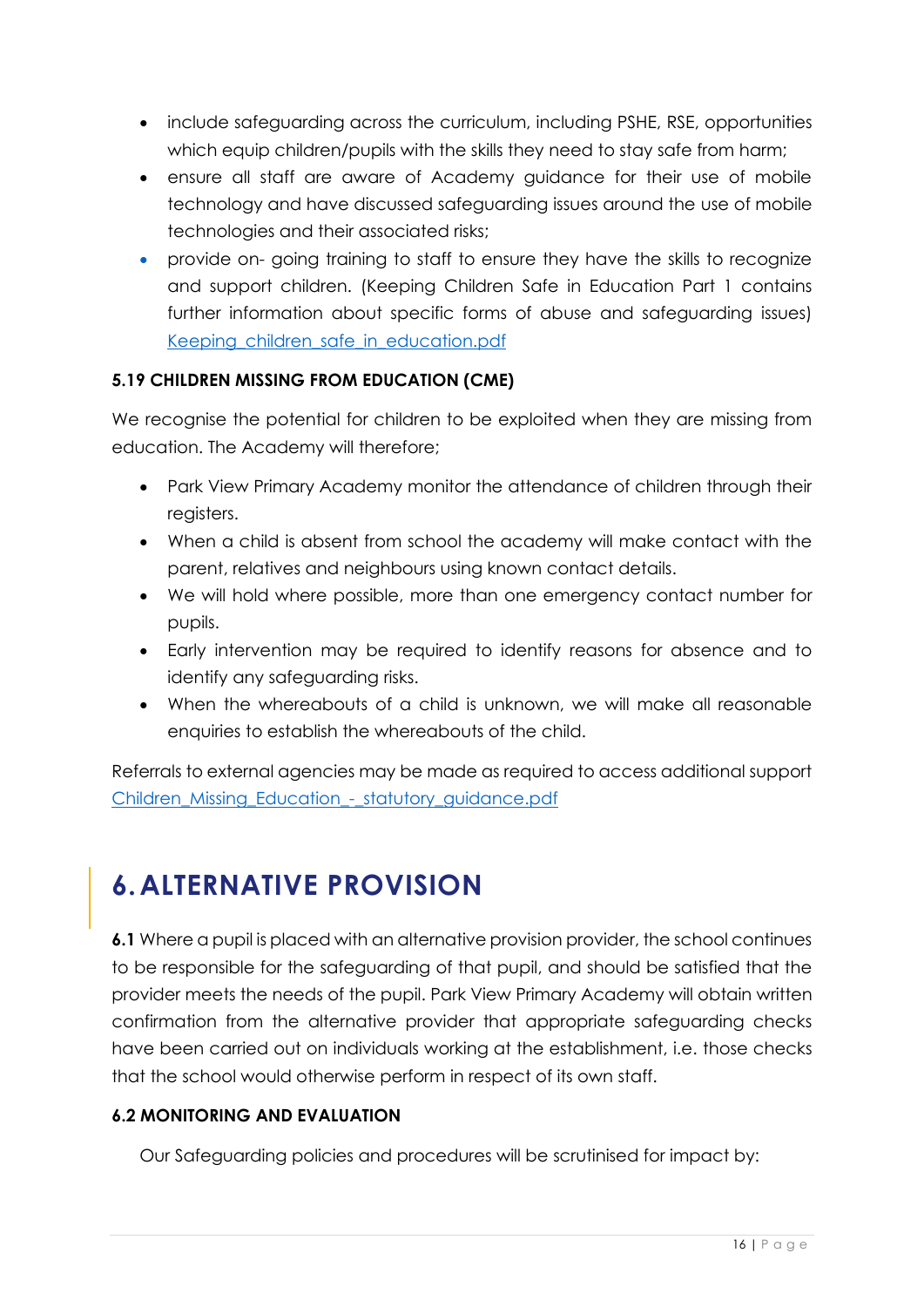- SLT
- Pupil voice
- Scrutiny of data
- Scrutiny of risk assessments
- AAB
- Logs of incidents (CPOMS)
- Parent voice

# <span id="page-17-0"></span>**7. THE ROLE OF THE AAB**

**7.1** The AAB understands that their role is not to deal with individual cases.

**7.2** The AAB will ensure that:

- the Academy has appropriate safeguarding policy and procedures in place that are in accordance with Local Authority guidance;
- the Academy reviews policies and procedures on an annual basis.

**7.3** The Head of Academy/Head of Academy will ensure that:

- the Academy operates safer recruitment procedures and that all appropriate checks are carried out on staff and volunteers who work with children/pupils;
- the Academy has procedures for dealing with allegations of abuse against members of staff, agency staff and volunteers that comply with guidance from the LA;
- a senior member of the Academy Leadership Team is appropriately trained in the role of designated safeguarding lead;
- the designated person undertakes training in inter-agency working that is provided by, or to standards agreed by, the LSCB and has appropriate refresher training to keep knowledge and skills up to date;
- all staff who work with children/pupils, undertake appropriate training to equip them to carry out their responsibilities for safeguarding effectively.

# <span id="page-17-1"></span>**8. RECRUITMENT**

**8.1** The Academy operates safer recruitment procedures by ensuring that there is at least one person on every recruitment panel that has completed Safer Recruitment training.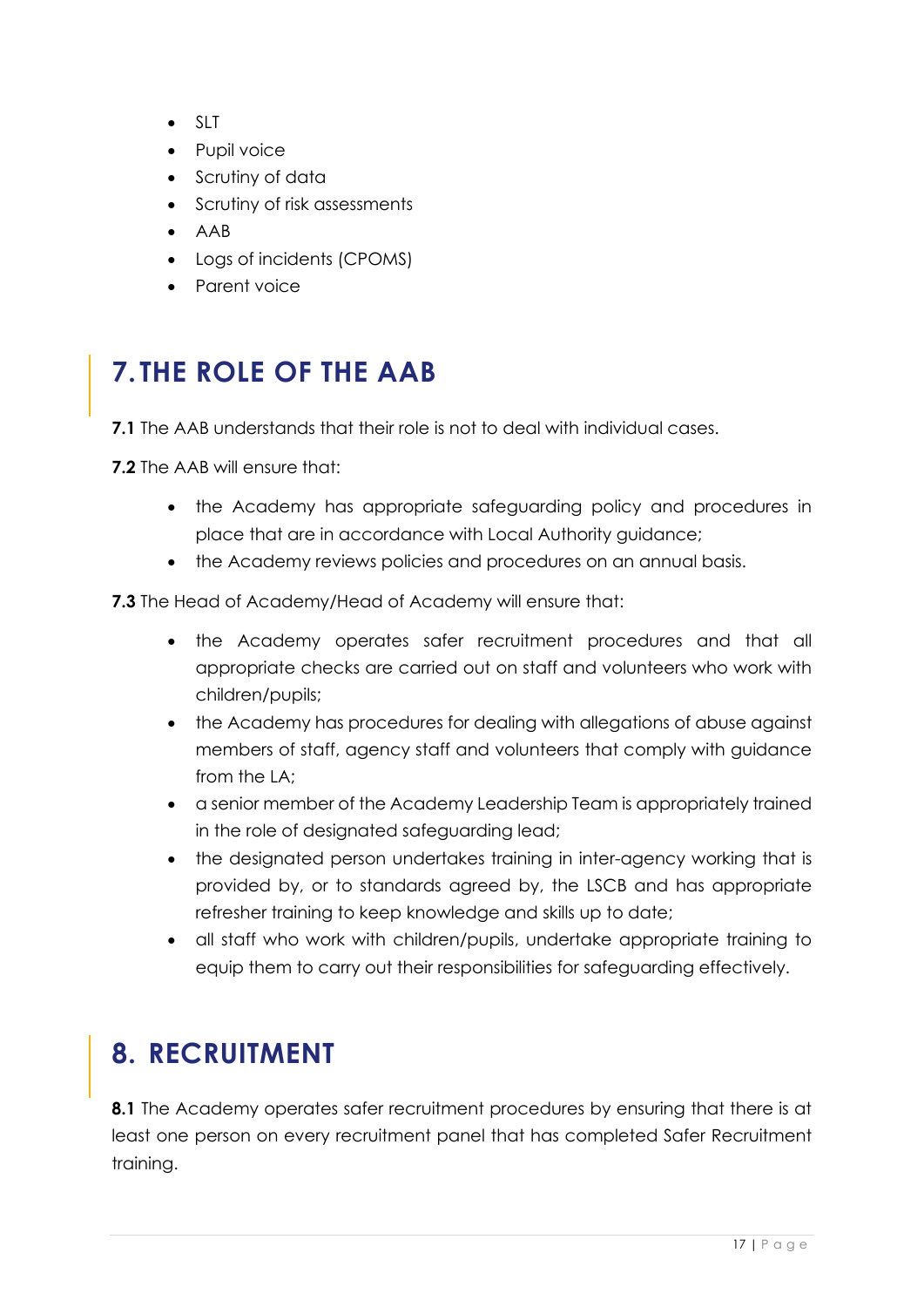**8.2** The DSLs who are involved in recruitment and at least one member of the AAB will also complete Safer Recruitment training.

Please see the Trust Safer Recruitment Policy.

### <span id="page-18-0"></span>**9.VISITORS TO THE ACADEMY**

**9.1** Visitors to the Academy site must all sign in at the Academy Reception where they will then be given a Lanyard. There are posters displayed around the Academy and in Reception explaining the difference between Lanyards.

### <span id="page-18-1"></span>**10. REVIEW**

**10.1** This policy will be reviewed annually, or when there are changes to relevant legislation.

### <span id="page-18-2"></span>**11. APPENDIX 1 – LINKS TO OTHER POLICIES**

11.1 This policy also links to policies on:

- Behaviour
- Code of Conduct
- Whistleblowing
- Anti-bullying
- Health & Safety
- Allegations against staff
- Parental concerns/complaints
- Attendance
- Curriculum
- PSHE
- Teaching and Learning
- Supporting pupils with medical conditions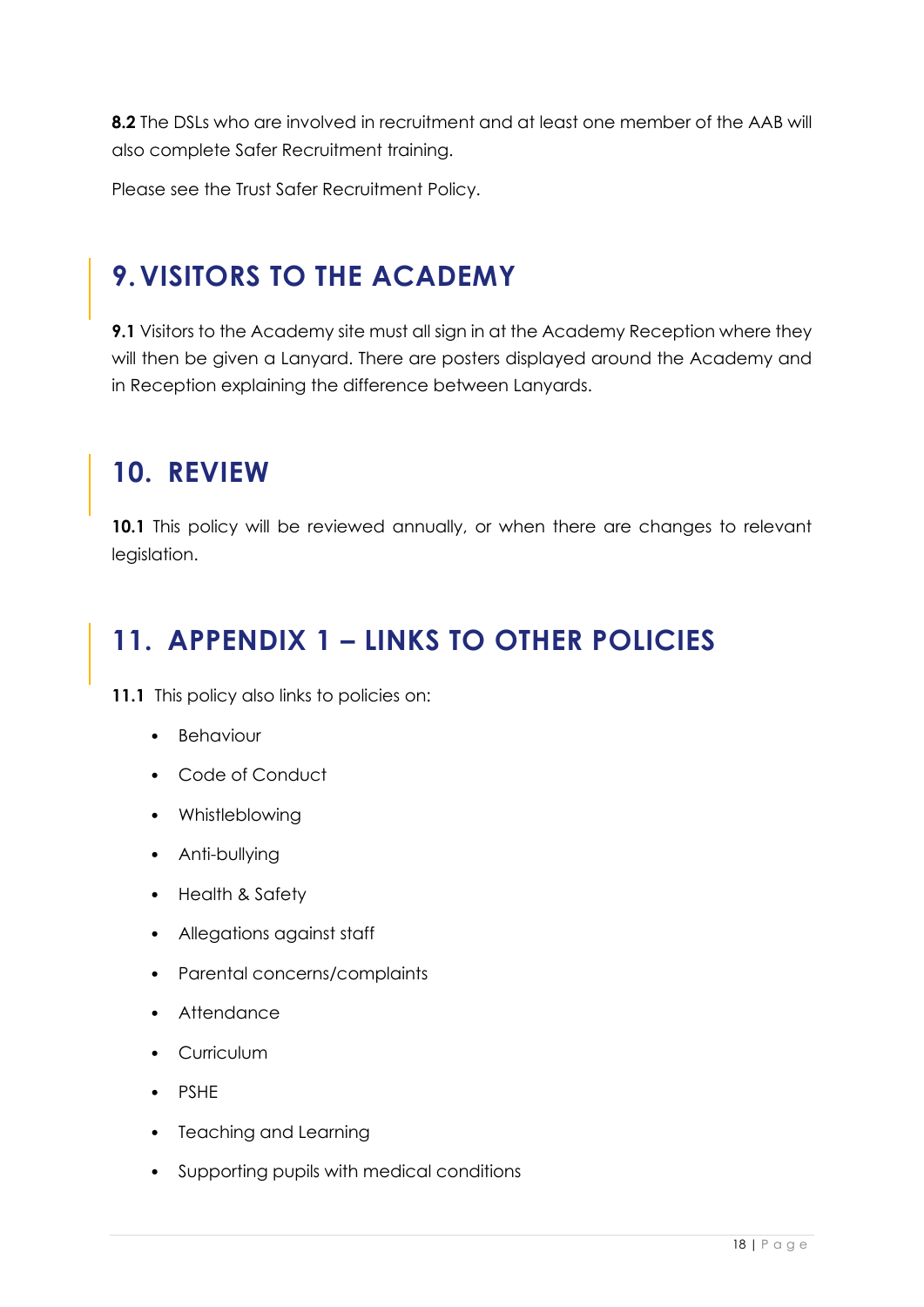- Drug Education
- Relationships and Sex Education
- Positive Handling Policy
- E-Safety
- Safer Recruitment

Further advice on child protection is available from:

- NSPCC: <http://www.nspcc.org.uk/>
- Childline:<http://www.childline.org.uk/pages/home.aspx>
- CEOPSThinkuknow: https://www.thinkuknow.co.uk/
- Anti-Bullying Alliance: <http://anti-bullyingalliance.org.uk/>
- Sexual violence and harassment between children in schools and colleges Sexual violence and sexual harassment between children in schools and [\\_colleges.pdf](file:///C:/Users/dmcguire/AppData/Local/Microsoft/Windows/INetCache/Content.Outlook/UDQG9YM0/Sexual_violence_and_sexual_harassment_between_children_in_schools_and_colleges.pdf)
- UKCCIS sexting

Whistleblowing (highlight removed)

Staff can call 0800 028 0285 – line is available from 8:00 AM to 8:00 PM, Monday to Friday and email: help@nspcc.org.uk.

DFE Working together to safeguard Children

[Working\\_Together\\_to\\_Safeguard\\_Children-2018.pdf](file:///C:/Users/dmcguire/AppData/Local/Microsoft/Windows/INetCache/Content.Outlook/UDQG9YM0/Working_Together_to_Safeguard_Children-2018.pdf)

DFE – Keeping Children/pupils Safe in Education

Keeping children safe in education.pdf

DFE – Prevent Duty June 2015

[prevent-duty-departmental-advice-v6.pdf](file:///C:/Users/dmcguire/AppData/Local/Microsoft/Windows/INetCache/Content.Outlook/UDQG9YM0/prevent-duty-departmental-advice-v6.pdf)

DFE – What to Do if You're worried a Child is being abused March 2015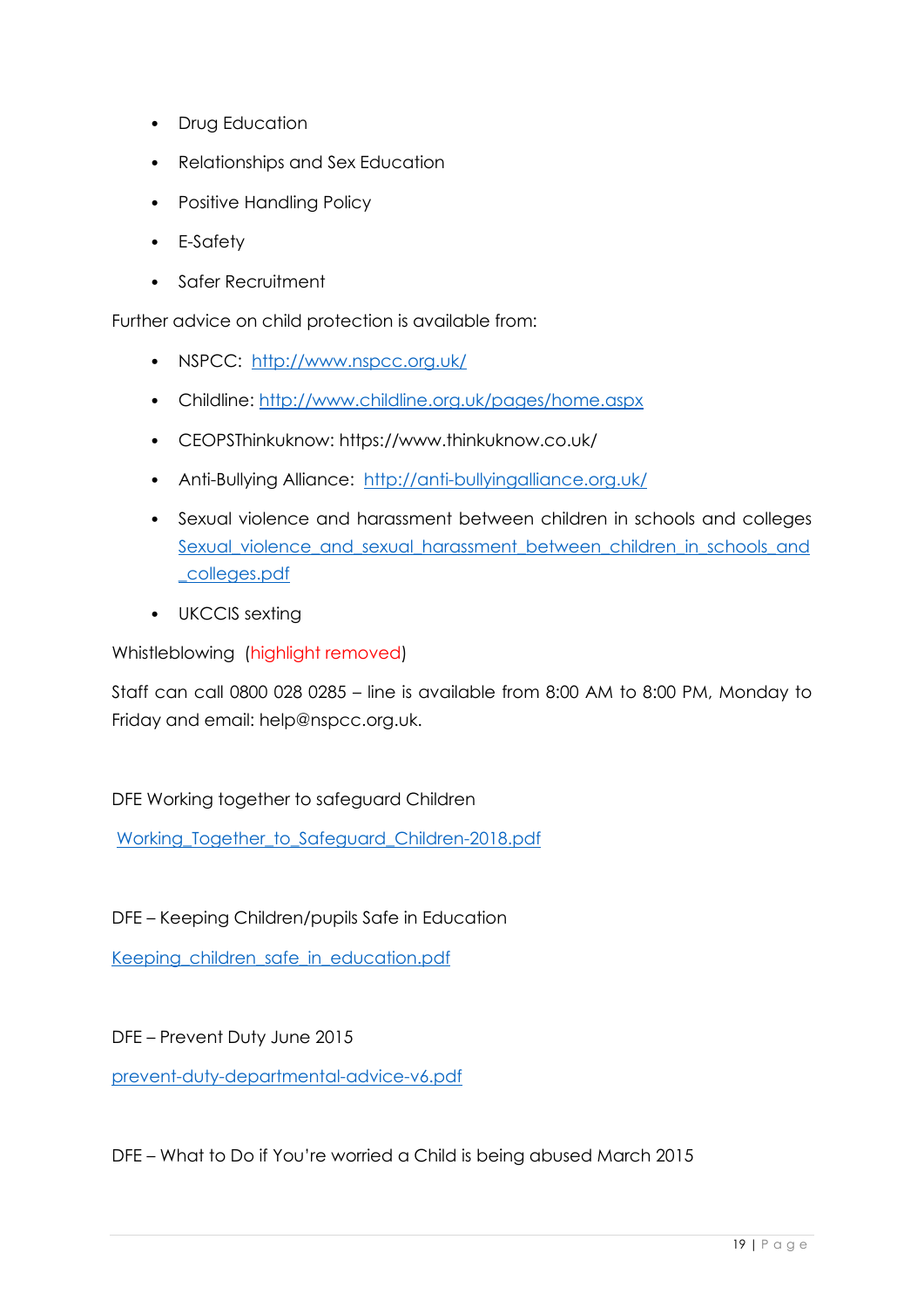### <span id="page-20-0"></span>**12. APPENDIX 2 – GUIDANCE ON RECOGNISING SUSPECTED ABUSE**

Child abuse is a term used to describe ways in which children/pupils are harmed by someone often in a position of power. It is not our responsibility to decide whether child abuse is occurring but we are required to act on any concerns and report them to the appropriate party.

Children may be vulnerable to multiple harms including, but not limited to, sexual exploitation, criminal exploitation and serious youth violence.

We recognise that children's mental health as well as physical health are relevant to safeguarding.

The health, safety and protection of a child are paramount.

#### **PHYSICAL ABUSE**

Physical abuse could include any form of physical harm to a child.

#### **EMOTIONAL ABUSE**

This is the emotional ill treatment of a child such as to cause adverse effects on a child's emotional development.

It can include:

- conveying to a child that they are worthless or unloved
- placing inappropriate age-related expectations on children/pupils
- making children/pupils feel frightened or in danger

#### **SEXUAL ABUSE**

Sexual abuse involves forcing or enticing a child or young person to take part in sexual activities, whether or not the child is aware of what is happening. They can include non-contact activities or encouraging children/pupils to behave in sexually inappropriate ways.

#### **NEGLECT**

Neglect is also a form of abuse. It is the failure to meet a child's basic physical and/or psychological needs and may affect the child's health and development. It might include failure to provide adequate food, shelter and clothing, failure to protect a